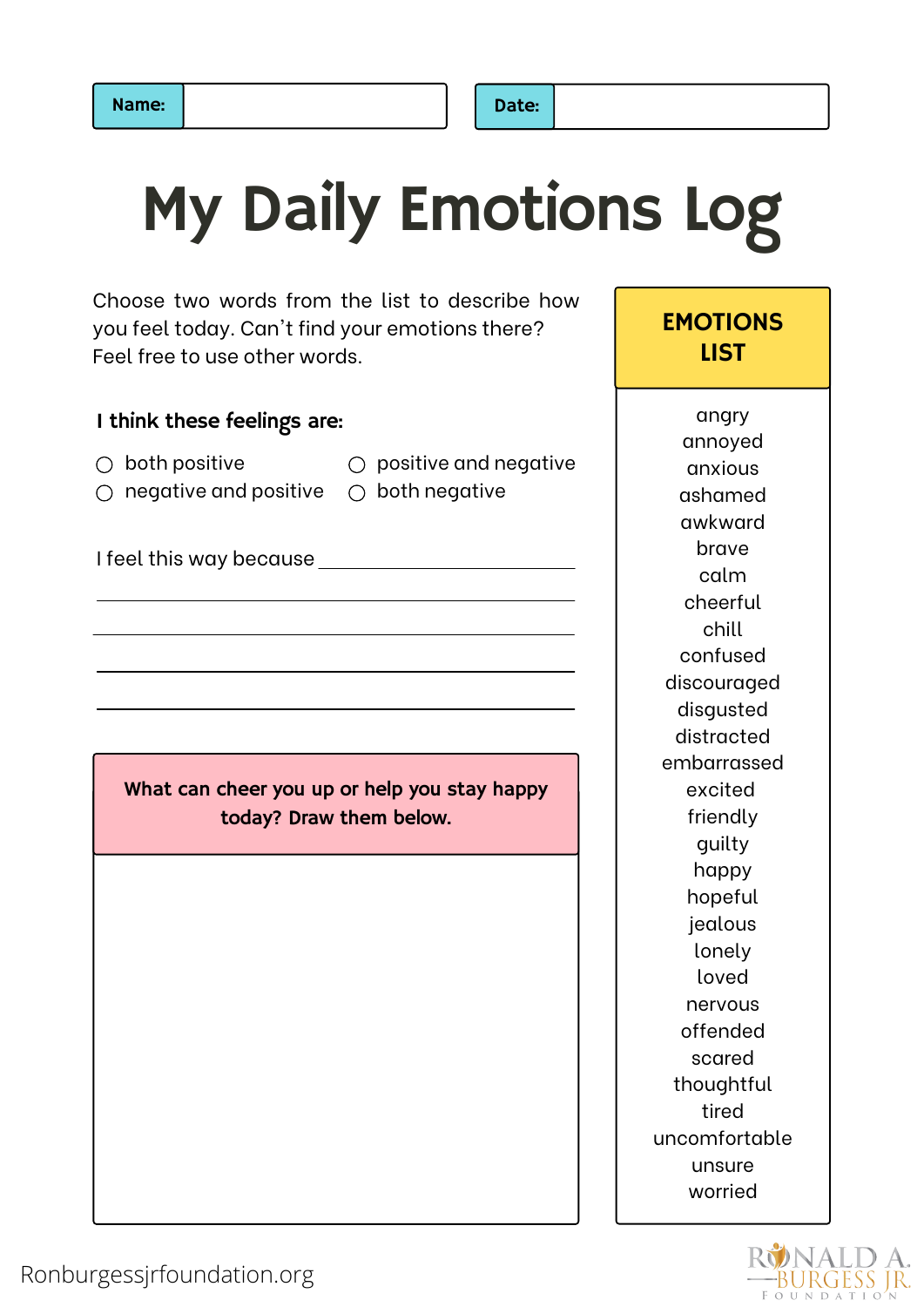## Mood Match

Can you tell the color of the feelings below? Color the word box of each picture based on the mood thermometer.













**sad**







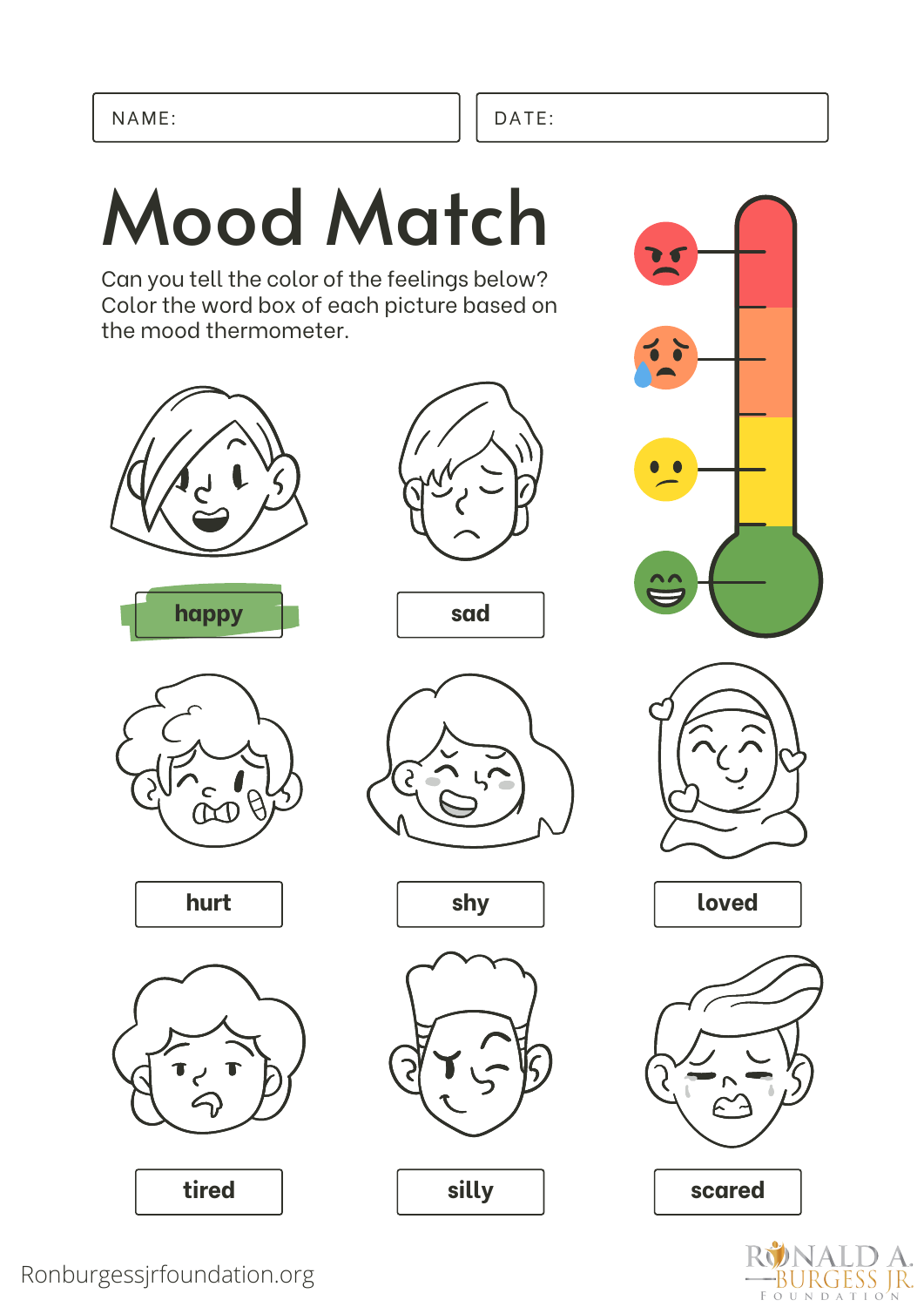## **FEELINGS CHECK-IN**



### **I feel...**

Write the mood match color of your feeling:

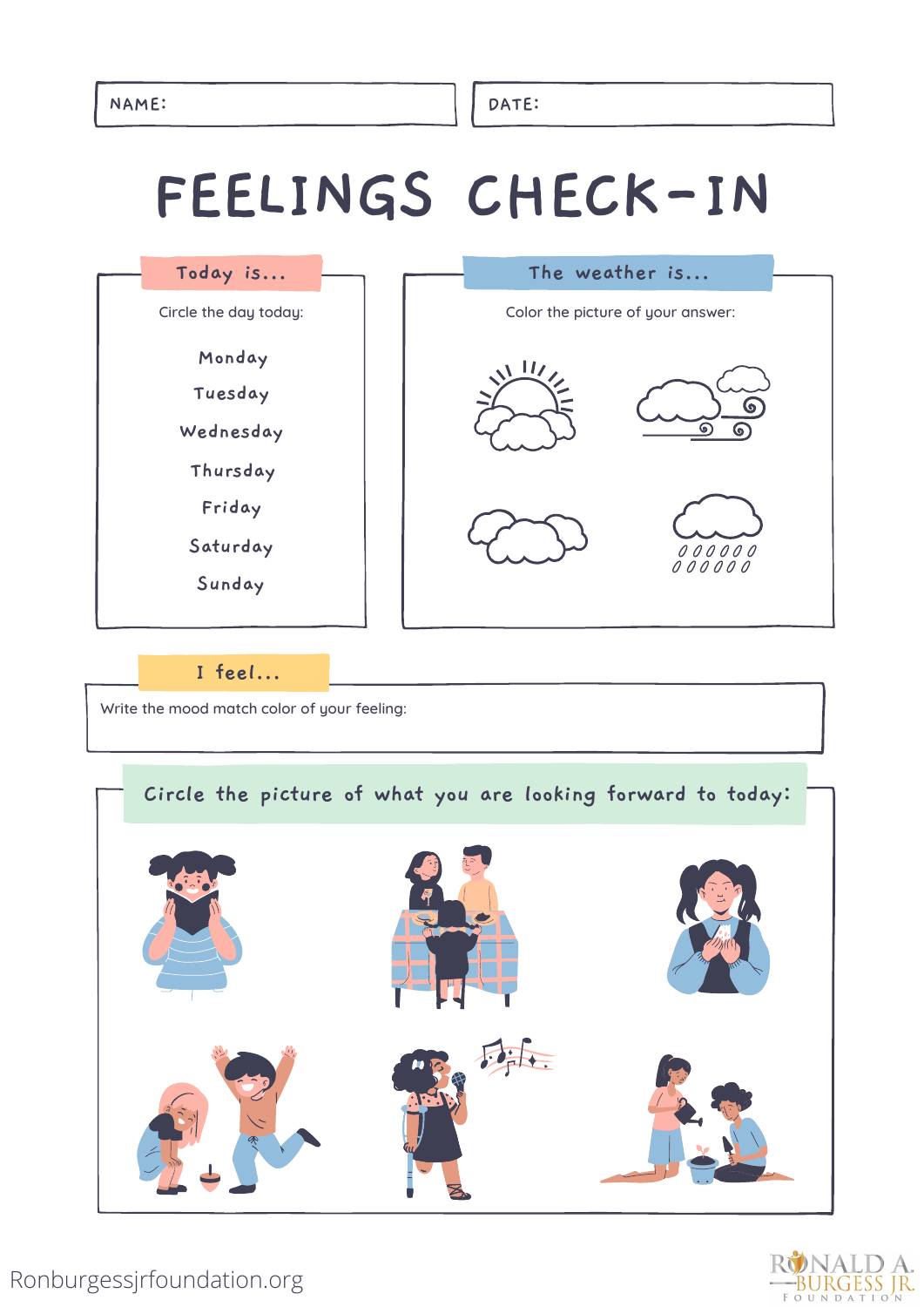

### Ronburgessjrfoundation.org